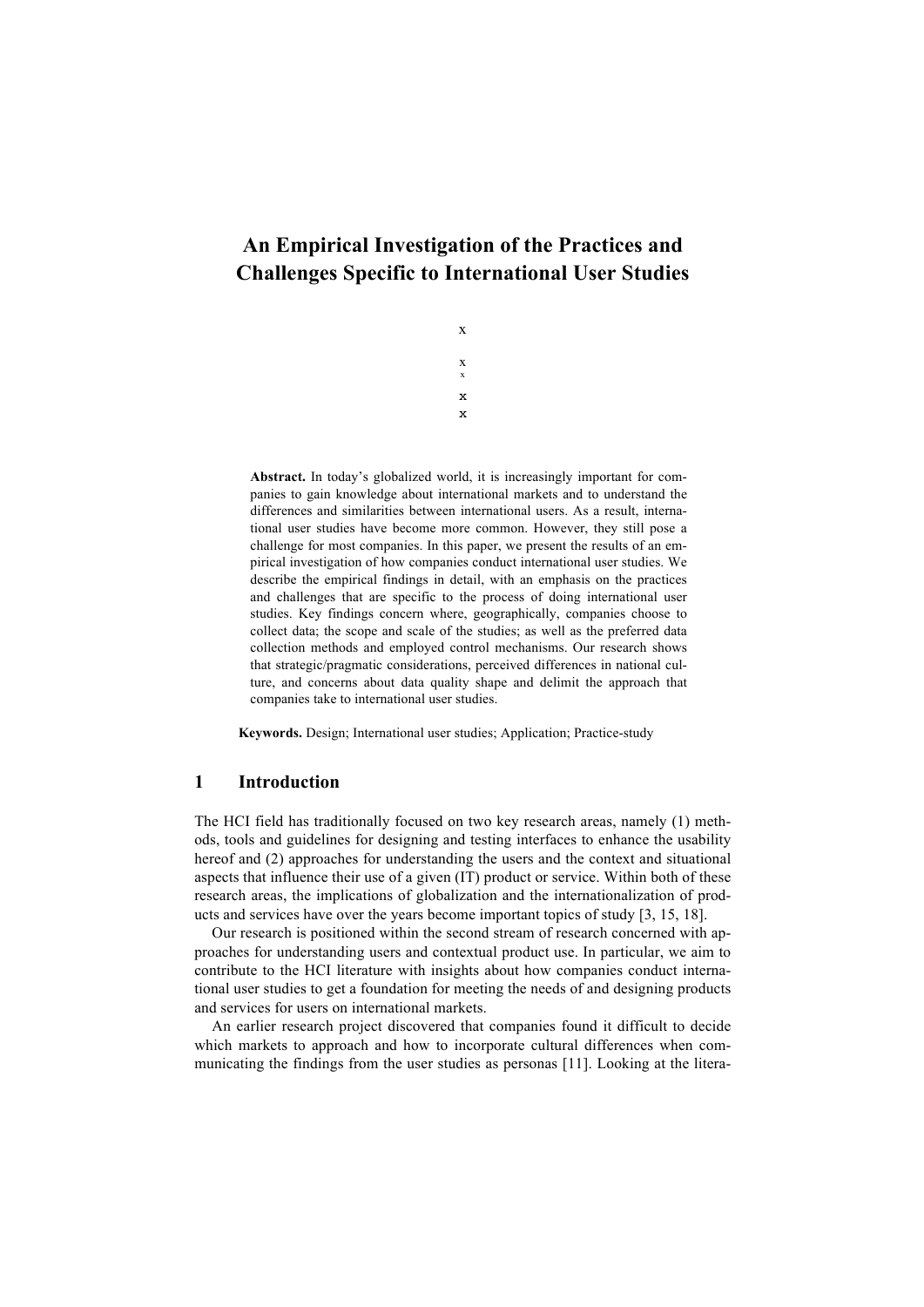ture within HCI very little address these aspects in a scientific way and most address data collection and communication from an experience-based perspective, see e.g. [14, 15]. An exception is [1], who draws on empirical data to propose a conceptual framework that, among other things, assist designers in global companies in planning user studies that take local and cultural aspects into account.

The purpose of this research is to investigate how companies conduct international user studies; and more specifically to identify the practices and challenges that are particular to the process of collecting data and presenting insights about users on international markets.

The research is based on a qualitative interview study with 15 practitioners from 11 different companies. All interviews were held in Denmark, either in Danish companies that have users and subdivisions around the world or in Danish subdivisions of large international corporations. This means that what is considered "international" is seen from a Danish perspective.

## **2 On culture and intercultural communication**

All user studies are concerned with understanding the important differences and similarities among users. However, one of the aspects that make international user studies different from national user studies is that they are explicitly concerned with culture and intercultural communication. Thus, international user studies require attention to cultural differences and similarities during the planning and data collection phases of the study. Moreover, an important outcome of these studies is an increased understanding of which cultural differences and similarities that exist among users on different markets and which of these that are - and are not – important to take into account when designing a given product [2].

Recent theories point out that in today's globalized world it is useful to think about culture as a concept and phenomenon that refers to much more than just national culture [8]. This allows for other understandings of the significant differences and similarities between groups of people and of the complexity of peoples' everyday lives. A complex understanding of culture facilitates ways of grouping people based on their everyday practices and the communities (i.e. cultures) they participate in; e.g., by focusing on their practices with regard to work, leisure, sport, parenting, language, gender, and religion [7].

A complex understanding of culture does not exclude a focus on national culture; rather the emphasis is on, for example, understanding what it means to be Danish and at the same time that there are many ways in which to be Danish. However, as the theories stress, even for people with a high level of intercultural competence it remains a challenge to avoid interpretations, linguistic expressions, and actions that are informed by more simplistic national and geographical stereotypes. This is due to, among other things, the strong influence of the very notion of national culture as well as to the often more one-sided representations and discourses presented in the media.

This complex understanding of culture is very different from the understanding of culture as represented by methods, tools and guidelines for designing interfaces as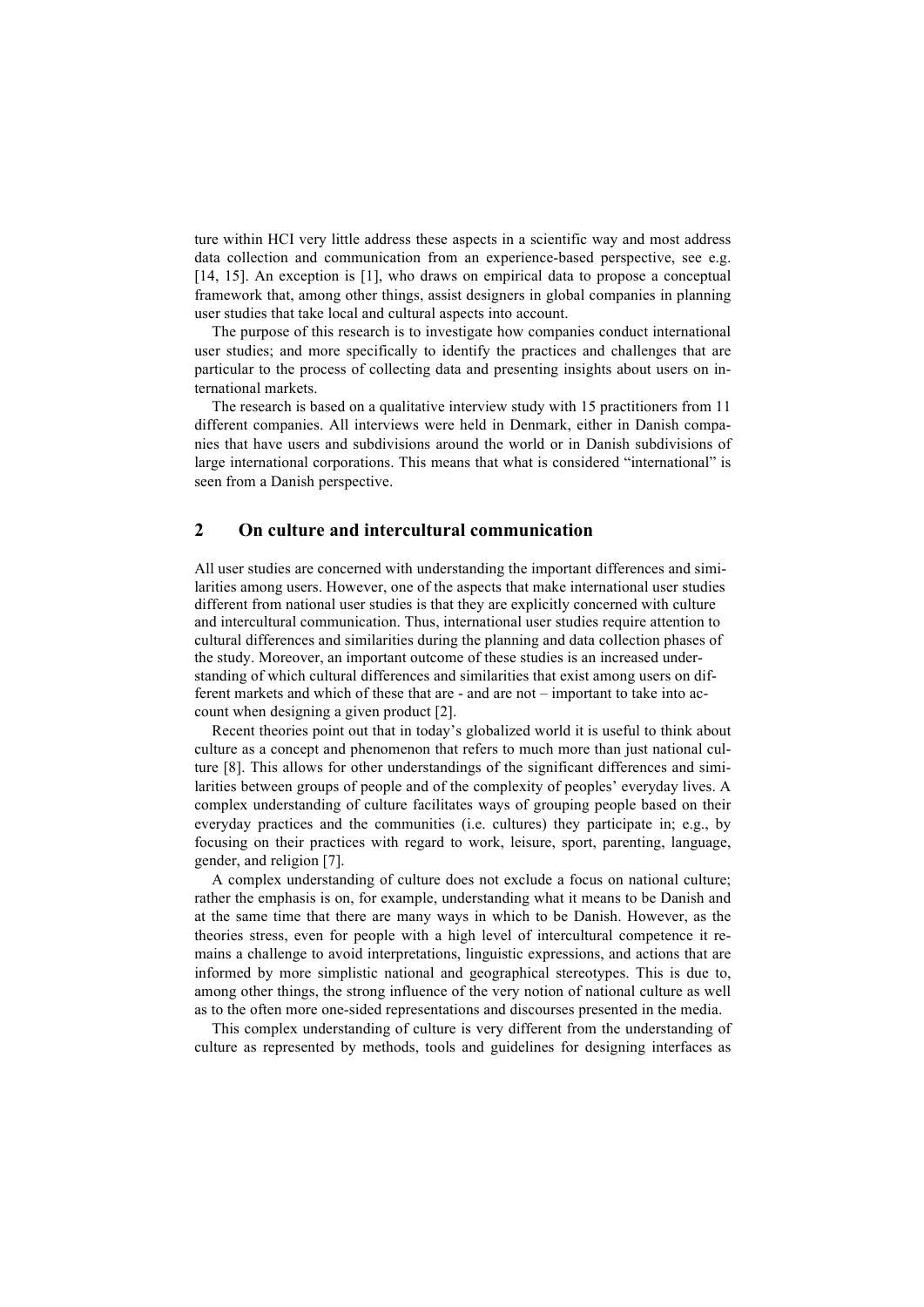suggested by e.g. [9] or the application of methods on new frontiers as described by e.g. [10, 13, 17].

In this paper, we use the distinction between the concept of national culture and the complex understanding of culture as our theoretical foundation for understanding the role that perceptions of cultural differences and similarities play when companies collect and present data about international users.

## **3 Research method**

The research presented in this paper is based on a qualitative interview study with 15 user researchers from 11 different companies. The aim of the interviews was to investigate how companies collect and present data about users on international markets.

The companies/interviewees were selected from the involved researchers' professional network based on the following criteria. (1) The most important criterion was that they were operating on international markets. (2) The second criterion was that they had experience with international user studies and/or that they were using methods (such as, e.g. the persona method or segmentation into target groups) to delineate and incorporate user insights into their work and design processes.

The interviews were carried out from February - April 2014. All interviews took place in Denmark, either in Danish companies that have users and subdivisions around the world or in Danish subdivisions of large international companies.

The interviews were semi-structured and held in accordance with an interview guide. Each interview lasted 1-1,5 hour, was audio-recorded and subsequently transcribed. All interviews were held in the Danish language. The included interview quotes have therefore been translated from Danish to English by the paper authors.

As all interviews took place in Denmark what constitutes "international" is viewed from a Danish perspective. This can be useful to keep in mind when reading interview quotes that compare Denmark to other countries or when differences and similarities are mentioned. For example, when the interviewees make comparisons and statements about differences and similarities they seem to do so based on a number of taken-forgranted notions, such as the assumption that the Danish work culture is less hierarchical and more characterized by employee autonomy than work culture in other countries and that Danes in general are task oriented and prioritize efficiency.

Moreover, as all interviews were held in Danish it means that the two interviewers and the interviewee shared the same language and that much could be taken for granted with regard to contextual understandings, body language, humor, etc. It has been suggested that in such data collection situations (characterized by shared language and background) interviewer(s) and interviewee(s) create an 'ad hoc' national community as 'fellow travellers' [4, 5,] that jointly aim to understand the world around them. However, it also means that taken for granted notions, national stereotypes, etc. might go unnoticed and that statements about national differences and similarities might be more expressed, because they are intended – and understood - as jokes in the interview situation. This is also useful to keep in mind when reading the interview quotes in this paper.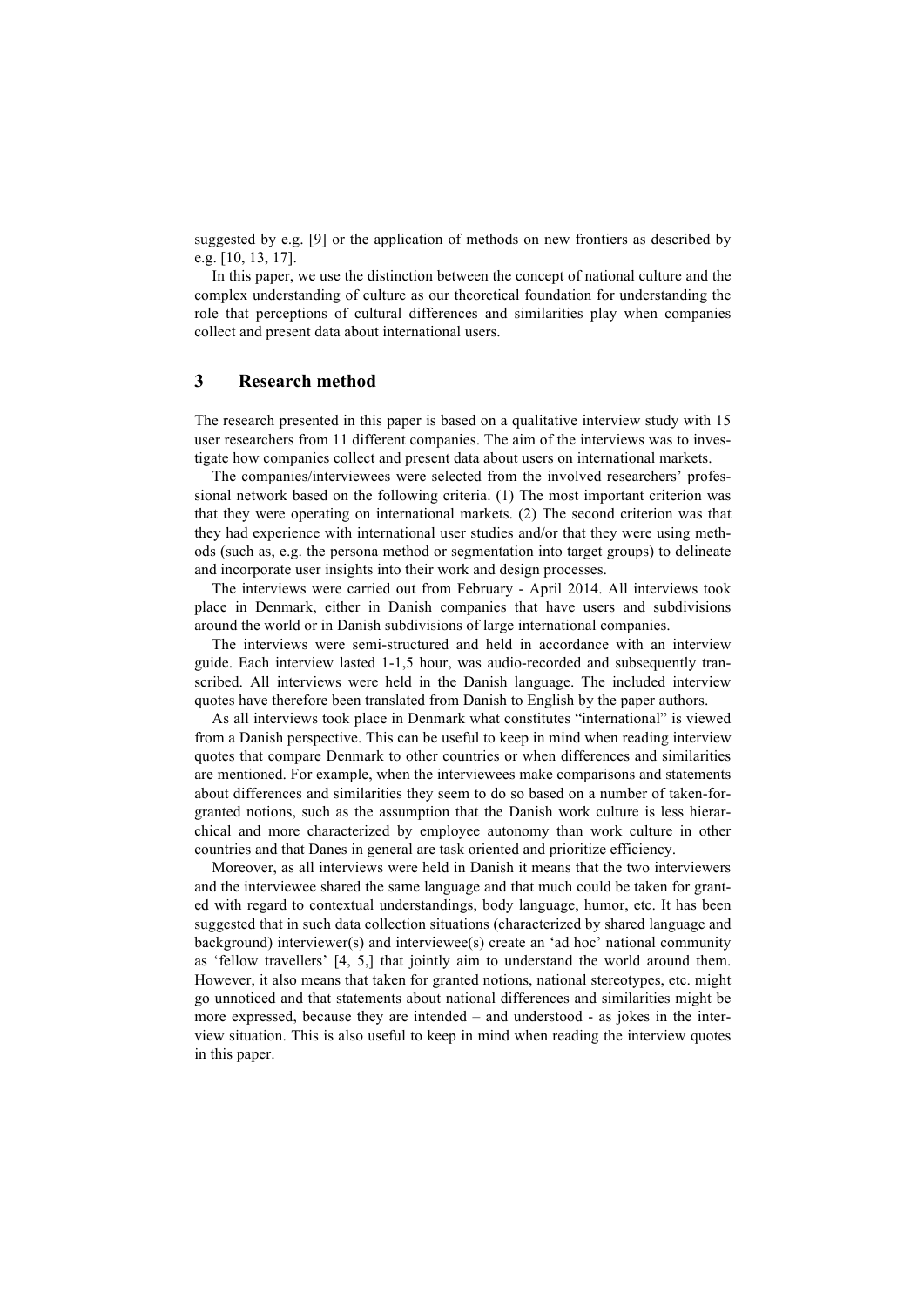| Inter-<br>viewee | Job title                                                       | Type of company                                                                                                                                                                                      | <b>Method for presenting</b><br>user insights                                                                            |
|------------------|-----------------------------------------------------------------|------------------------------------------------------------------------------------------------------------------------------------------------------------------------------------------------------|--------------------------------------------------------------------------------------------------------------------------|
| A                | Design<br>researcher                                            | Danish subdivision of a large inter-<br>national software development<br>company                                                                                                                     | More than 10 years of<br>experience with the perso-<br>na method (international<br>personas)                             |
| B                | Senior in-<br>teraction<br>designer                             |                                                                                                                                                                                                      |                                                                                                                          |
| $\mathsf{C}$     | Design<br>researcher                                            | Large financial company with<br>headquarter in Denmark and subdi-<br>visions in Northern Europe                                                                                                      | Around 5 years of experi-<br>ence with the persona<br>method (international<br>personas)                                 |
| D                | Head of<br>digital expe-<br>rience and<br>global mar-<br>keting | Large financial company with<br>headquarter in Denmark and subdi-<br>visions around the world                                                                                                        | Preferred method: Segmen-<br>tation; considers using<br>personas                                                         |
| E                | Technical<br>writer                                             | Software development company<br>(financial systems), headquarter in<br>Denmark and subdivisions around<br>the world                                                                                  | Development of a set of<br>international personas is<br>under consideration                                              |
| F                | Senior UX<br>researcher                                         | Software development company<br>(content management systems),<br>headquarter in Denmark and subdi-<br>visions round the world                                                                        | Development of a set of<br>international personas has<br>been initiated                                                  |
| G                | Innovation<br>consultant                                        | Organization that specializes in<br>development of digital health-care<br>solutions; many projects are funded<br>by EU and involve development of<br>solutions for several EU countries<br>at a time | The method for presenting<br>user insights is chosen<br>from project to project;<br>experience with national<br>personas |
| Н                | Innovation<br>consultant                                        |                                                                                                                                                                                                      |                                                                                                                          |
| Ι                | Senior in-<br>novation<br>consultant                            |                                                                                                                                                                                                      |                                                                                                                          |
| J                | Consultant                                                      | Design agency that specializes in<br>tourism, events and city develop-<br>ment (project work for clients)                                                                                            | (National and internation-<br>al) Personas often consti-<br>tute an important result of<br>the projects/for the clients  |
| K                | User re-<br>searcher                                            |                                                                                                                                                                                                      |                                                                                                                          |
| L                | Design<br>researcher                                            | Design agency that specializes in<br>product, service, graphical and<br>digital design (project work for<br>clients), headquarter in Denmark<br>and subdivisions around the world                    | One-page profiles of actual<br>users, with pictures and<br>quotes                                                        |
| M                | Company<br>owner                                                | Design agency that specializes in<br>national and international user<br>studies, UX design and test of solu-<br>tions (project work for clients)                                                     | Profiles of actual users,<br>with pictures, quotes and<br>video sequences                                                |

**Table 1.** Overview of the participants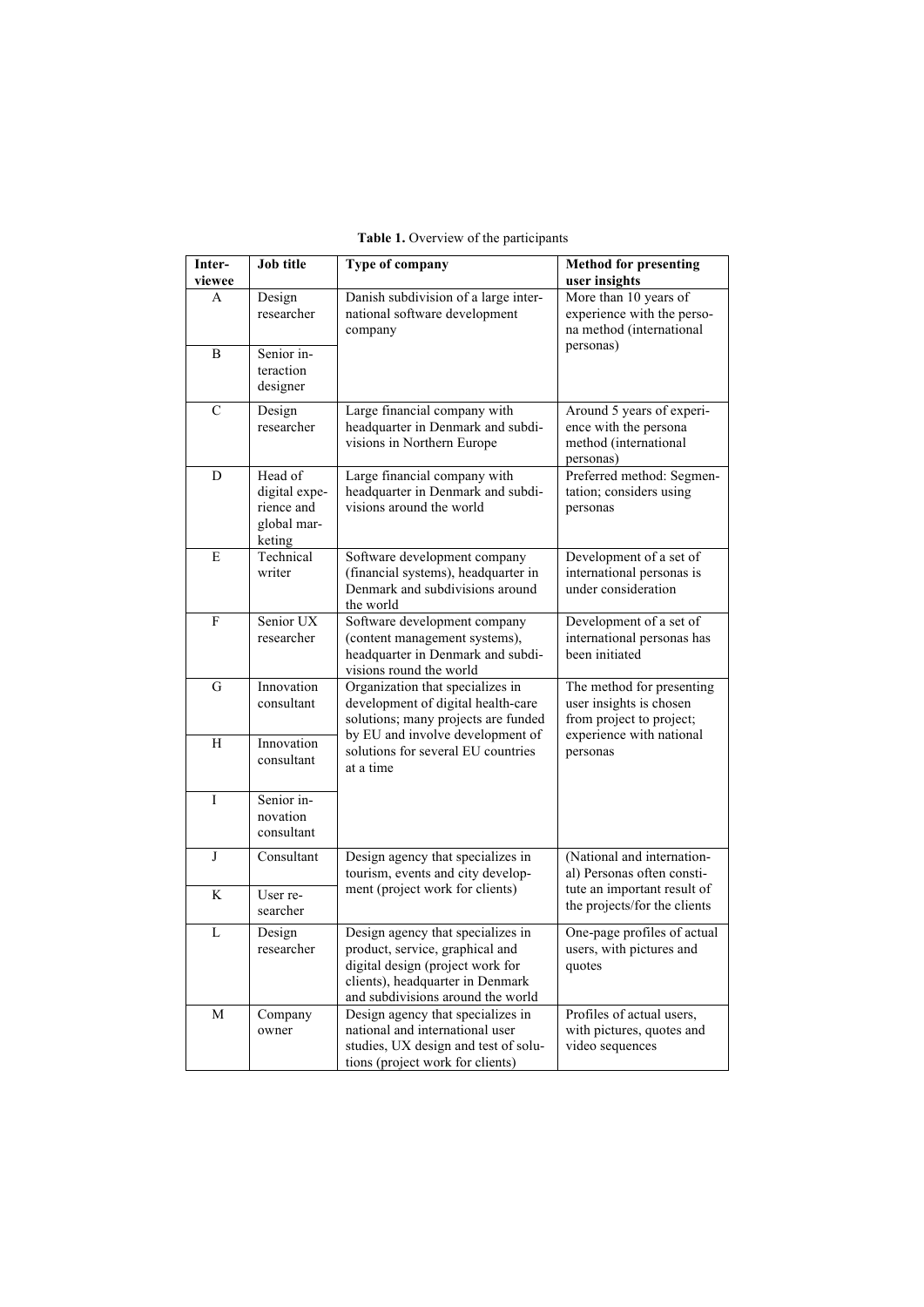All interviewees work in companies, where digital solutions and/or software development is the main area of expertise or an important part of the products and product portfolio. They have many years of professional experience and are currently holding positions as design researchers, user experience (UX) researchers, innovation consultants and so on. A part of their job is to plan and carry out user studies. We will hereafter refer to them as user researchers. Table 1 provides an overview of the characteristics of the involved companies and participants.

The analysis of the interview data was structured into several rounds of analysis, where we used a thematic approach to organize the interview data into relevant units of text and themes, which were then interpreted and meaning condensed into our research findings [6].

An important part of the analysis was to distinguish between on the one hand, themes that the interviewees described as specific to *international* user studies and on the other hand, themes related to national studies or inherent to all types of user research. In this paper, we focus primarily on the practices and challenges that are *specific* to (or magnified by) the process of doing international user research.

## **4 Empirical findings: A process perspective on international user studies**

In this section, we describe the strategies and practices that the companies and interviewees use when conducting international user studies.

We present our research findings in accordance with a process perspective, because this was how the interviewees structured their practice descriptions. Thus, we look at the practices and challenges related to: (1) Initial planning, (2) International data collection, (3) Perceptions of end users, and (4) Presentation of user insights.

We do not address data analysis and implementation of user insights into design processes. This delimitation has been chosen, because the practices and challenges for these two process steps (i.e. analysis and implementation) were reported to be similar for national and international user studies and as such, they are well-documented elsewhere, see [11].

### **4.1 Initial planning**

There are a number of initial decisions and planning activities that have to be made before an international user study can commence.

#### **Strategic markets are prioritized**

For companies operating on international markets a key decision is where, geographically, to collect data about the users. In most cases it is the management/client who makes the decision about which countries/regions to include in the study. The deci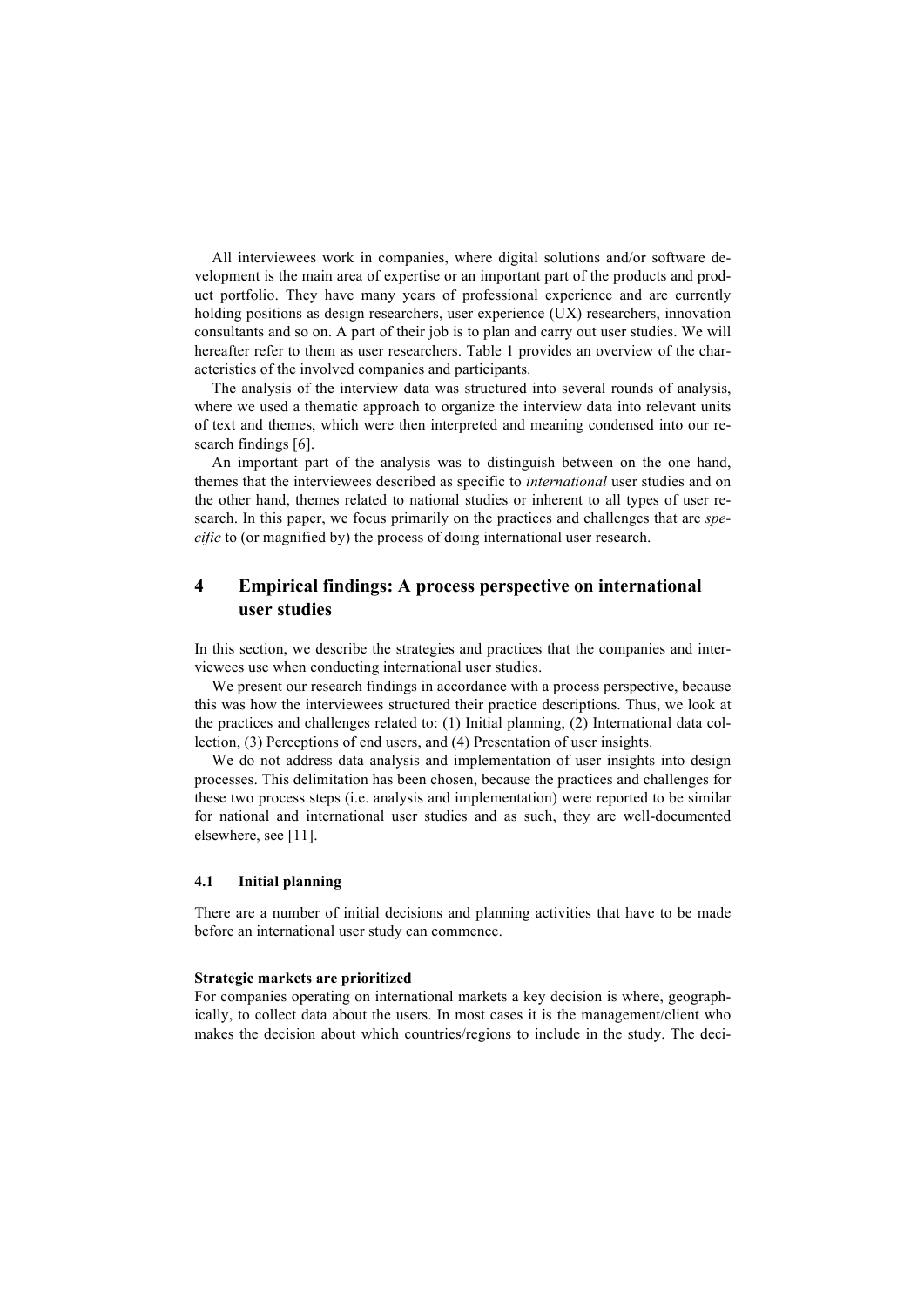sion is typically based on what they consider to be the company's most important, strategic markets.

*"It has to do with which strategic markets we want to be strong in. It is not so much that now we need to find four [countries] that are very different…of course India is included because they are very different from the US, but India is also included because they have a very large population who could use [our products]…" (Interviewee N)*

Thus, our analysis shows that the management's/client's decision about where to collect data is driven more by strategic business considerations and a marketorientation than by a focus on specific countries and national culture. Moreover, while it is not possible to say that it is a distinct pattern in the interview data, there does seem to be a slight difference in the way the interviewees use the words "markets" and "countries". When the word "market" is used, it seems to have more of a business connotation and to be used in connection with economic and pragmatic considerations. When the word "country" is used, it more intuitively invites the interviewee to talk about differences and similarities between countries/regions, and whether they matter or not for decision-making, data collection, and the product in question.

#### **Pragmatic issues sometimes overrule strategy**

The interviewees report that normally it is quite clear which markets the management/client want to collect data about or what kind of knowledge they want to obtain about a particular geographical area. However, economic and pragmatic considerations related to, e.g., easier and cheaper travelling and language barriers mean that data sometimes is collected in other countries than originally decided. And also in other countries/regions than what might yield optimal knowledge. For example, it might be decided to do user interviews in England instead of an Eastern European country, because it reduces the language barrier for all involved.

#### **Strategies for planning the user study**

While it typically is the management/client that makes the decision about where to collect data, it is the task of the user researchers to plan the user study. There are two different strategies for planning an international user study:

- A research design oriented strategy. Some user researchers plan the study to cover as many users and user groups in the chosen countries/regions as thoroughly as the budget allows. This planning strategy is driven by the notion of validity and tends to lead to large-scale studies that involve many end users.
- A use oriented strategy. Other user researchers plan the study with the aim of being able to provide the employees (i.e., product designers, system developers, and marketing personnel) with insights about the important differences and similarities – between countries/regions, between the employees and their users, and between the many different types of users. When this planning strategy is used, the notion of validity still plays a role, but designing a study that addresses knowledge gaps is considered just as or more important than scientific method and rigor.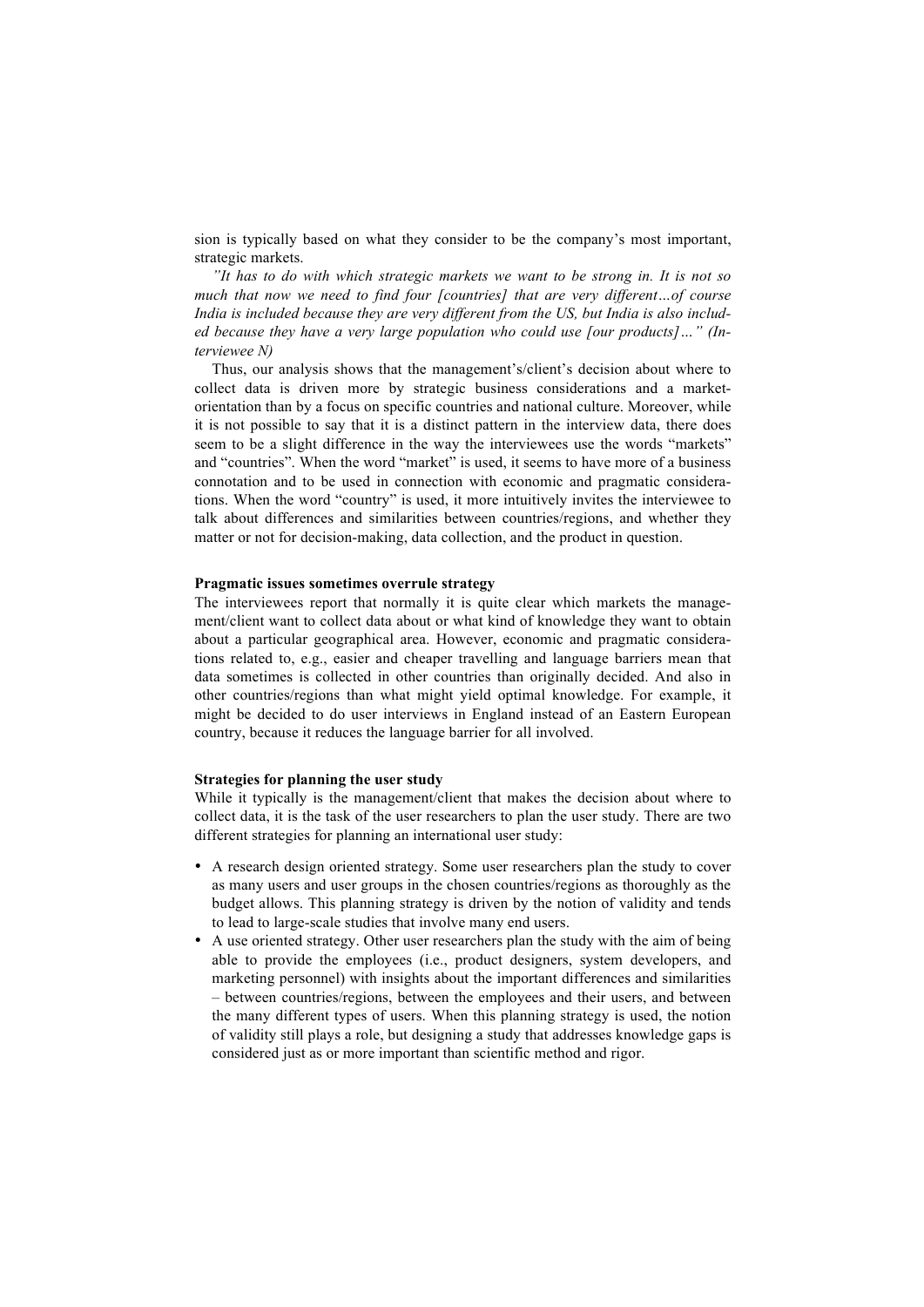#### 4.2 **International data collection**

The planning and the logistics that surround data collection for international user studies are much more demanding and time consuming than for national studies. This is because they typically involve: planning of international field studies, travel planning, use of external resources (e.g., agencies and translators from the countries where the study takes place), and many end users.

All this adds to the scale and complexity of carrying out this type of user studies. In this section we look at the interviewees' reported practices and concerns about data collection.

#### **The importance of going to the field**

User researchers consider it very important to go to the field and participate in the data collection, for two reasons:

- To gain rich insights, i.e. to gain contextual knowledge and to interact directly with each of the users. It is also considered important for other employees, such as designers and developers to go to the field and meet the users.
- To ensure the quality of the data, i.e. to ensure the consistency of the data collection across countries and in general to ensure that the data collection is carried out in the way the user researchers has planned it. This is considered especially important if the data collection takes place in "new" or less familiar countries.

We have identified three different field study strategies. Thus, when user researchers go to the field they use one or more of the strategies mentioned below.

Strategy 1: The user researchers prefer to perform the data collection themselves, if possible from a language perspective. This approach provides much contextual knowledge about the particular country. Moreover, the experience of interacting with each of the users in person allows for a nuanced understanding of who the users are, how they live and work, and what their needs and motivations are.

Strategy 2: The user researchers perform the data collection with the help of a translator. This provides all the advantages of the abovementioned approach. However, different experiences are reported. Some state that it works well with a translator and especially if the translator is skilled and unobtrusive; others feel that they miss out on many nuances in what the user is saying and that they are unable to build a relationship with the user in the same way.

*"It is always a challenge to use a translator because you never really have that di*rect contact. You always depend on the translator. But when it is a good translator it *works surprisingly well." (Interviewee L)*

Strategy 3: The user researchers participate as observers despite language barriers. Five of the 15 interviewees mention that they have used this strategy, and while they consider it the least desirable option, it has advantages. Thus, even in cases where language barriers mean that they cannot understand the actual interaction between a local resource and a user, observation provides them with contextual knowledge and is a great aid to memory during the subsequent data analysis.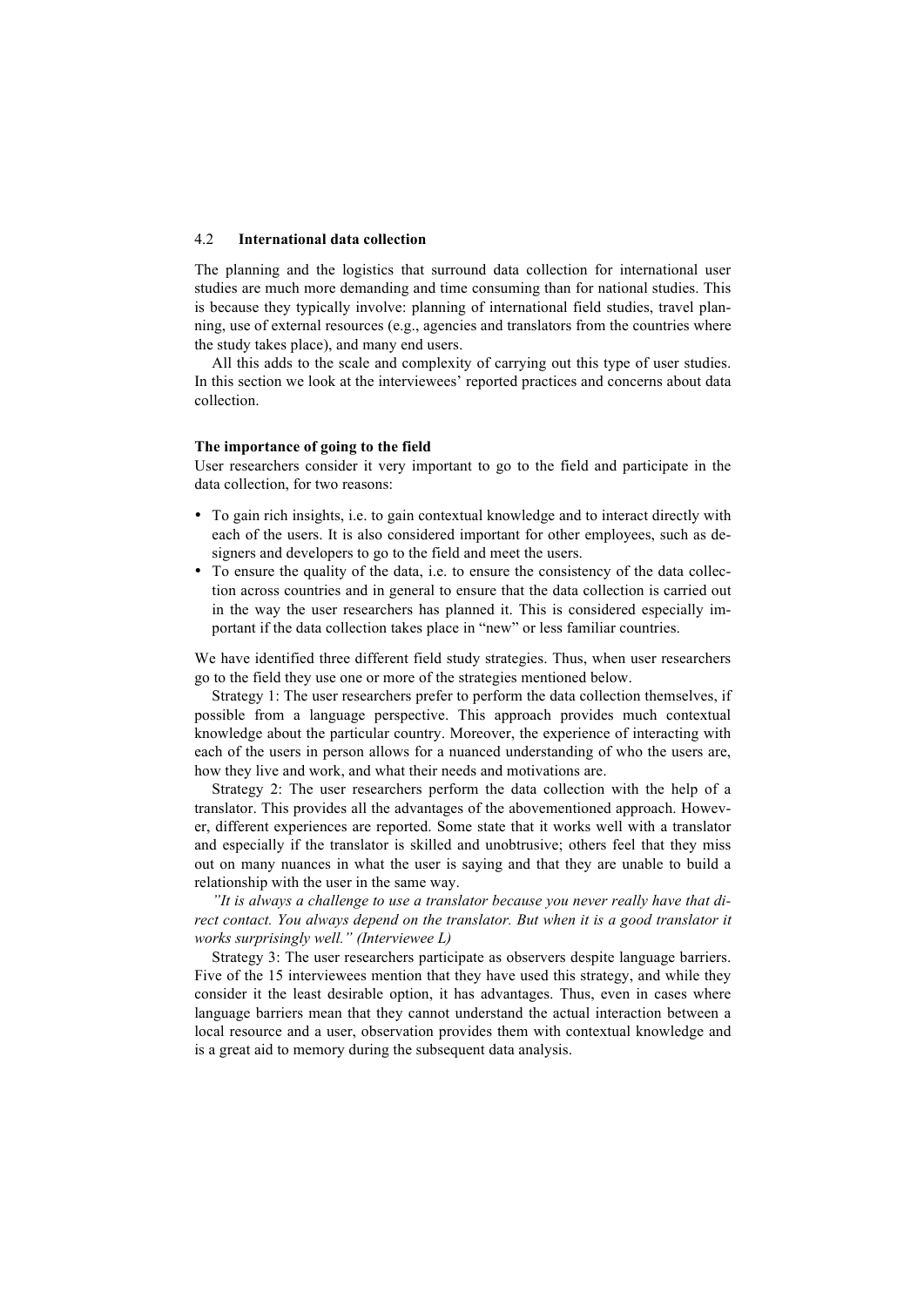*"We made sure that at least one of us was present at all interviews in all countries…" (Interviewee C)*

#### **External resources: A matter of trust and control**

International user studies often involve the use of external resources, such as: Recruiters/recruitment agencies, user research agencies, local resource persons (e.g. freelance user researchers and translators), and Danes with a relevant ethnic or educational background (e.g. a person with Danish-Kenyan ethnicity or a Danish anthropologist).

Choosing which external resources to use is an important decision. The user researchers state that it is essential for them to be able to trust that the external resources can perform and deliver the results of the study with the expected quality.

*"…Just to find an agency that understands what we are talking about and…is able to do it with the quality we expect. We don't understand Russian for example…how can I know that what they are talking about is a good persona interview? A good observation? And they will probably report back with phrases and language that has many implicit understandings, which I might not get, so, yes, there are many challenges." (Interviewee B)*

The user researchers prefer to use resources that they have used before. If this is not possible, e.g., because the study is performed in a country where they have not previously collected data, they prefer to participate in all or selected data collection activities to control the process.

As the data collection often involves the use of different agencies and resources in different countries, the external resources are typically briefed very thoroughly. Thus, to ensure that the data is collected in the same way and with the desired quality, the user researchers provide the external resources with:

- Detailed criteria for recruiting relevant users
- An interview guide with detailed explanations of why and how to ask each question
- Detailed guidelines for how to transcribe the interviews

*"We used agencies in all four countries…it has the advantage that they speak the language and that they do it for us…but it of course also has the disadvantage that we used quite a lot of time on explaining very thoroughly what it was we wanted...When we delivered something to them there was a column with a question and then there was a long explanation of why we were asking about this and what we wanted to do with it…so we were very thorough and it also worked." (Interviewee C)*

The common way of working with external resources is to be very thorough when choosing and briefing the resources. In general, the user researchers view international data collection as a collaborative effort and they work closely with the external resources throughout the data collection process to ensure that they get good quality data.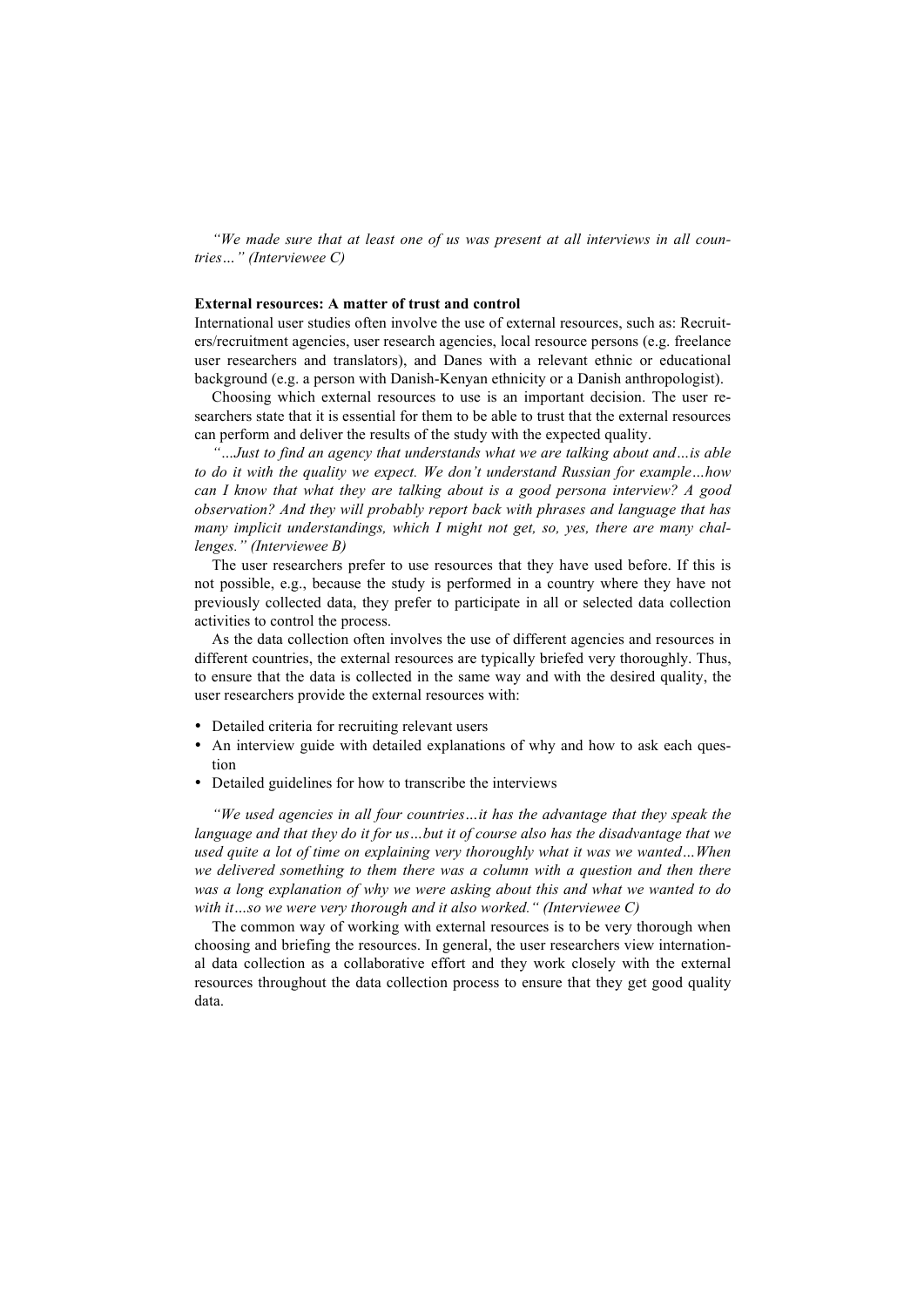#### **Large-scale studies involving many end users**

International user studies typically involve many end users. The prevailing approach is that data collection should cover the same number of users in each country/region that is included in the study. In other words, a research design oriented approach informed by the notion of validity is preferred. As one of the interviewees explain: *"…of course, identical in the four countries" (Interviewee C).*

This means that if a company normally performs 15 user interviews for a national study, they will plan an international user study in four countries to cover 60 interviews.

Another example is from a user study that involved two countries, Denmark and an Eastern European country. It was prioritized that the same number of interviews should be held in both countries and that several user groups should be covered in each country. As a result, the number of interviews became quite extensive.

*"…we did 72 qualitative interviews in total, half in Denmark and half in Hungary." (Interviewee L)*

#### **Strategies for recruitment of end users**

As international user studies typically involve many end users, recruitment is a big task that takes up much time in the initial phases of a project. The user researchers choose between or mix two different strategies, depending on whether money or time is the more important aspect for the particular project.

The prevailing strategy is that the user researchers do all, most or some of the recruitment themselves. This is primarily because it is expensive to use external recruiters, but also because it often is possible (if time-consuming) for them to find the end users, based on customer lists or by drawing on their own social network.

Another strategy is to use external recruiters to minimize the time spend, and also because it sometimes is not possible (or too time-consuming) to find relevant users in other countries.

The user researchers state that they give much thought to determining the recruitment criteria and that they typically use the same criteria to recruit the end users in all the involved countries/regions.

#### **Concerns about national culture create barriers for data collection**

In addition to travel expenses, language issues, and data quality, concerns about national culture create barriers for data collection.

The user researchers express many concerns about lack of education in culture and about insufficient understandings of particular countries and national cultures. They are especially worried about their lack of knowledge about Asia and Africa, but also areas that are geographically closer to Denmark such as East European countries. *"…if you are going to do user studies, e.g., with Chinese people, it has to be in collaboration with somebody who knows something about China, about the Chinese market. Someone with an education. We wouldn't know enough." (Interviewee J)*

Some interviewees explain that they are much more comfortable doing user studies in countries and regions they are familiar with and where they do not perceive the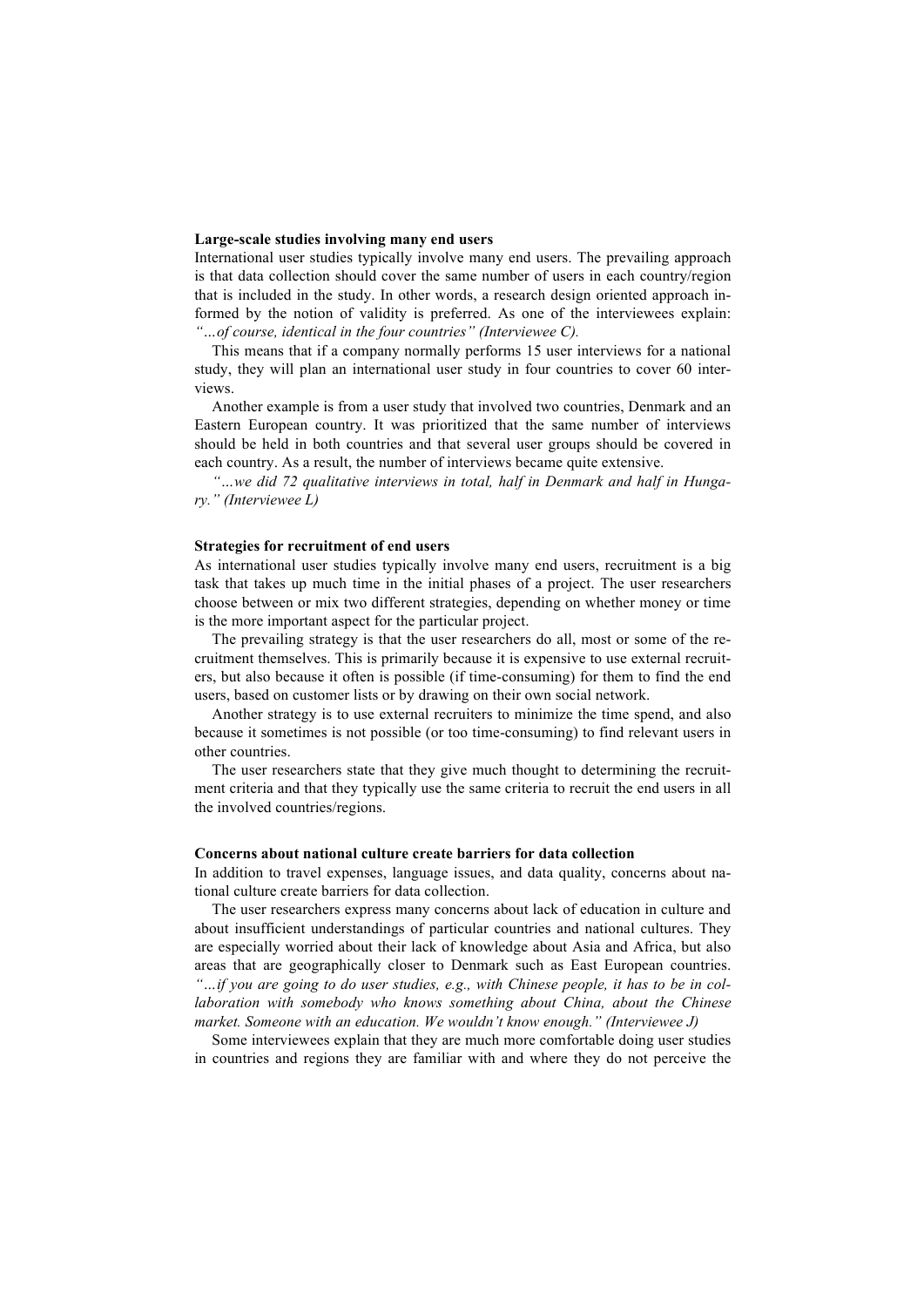culture to differ significantly from Danish culture. In some cases, the consequence of this respect for differences in national culture is that they do not conduct user studies in countries/regions they feel too unfamiliar with, even when these countries/regions are or could be relevant for their business.

*"…India, China, Brazil, which are big markets, and yes, well, we know that we have a huge knowledge gap and we haven't really done anything…" (Interviewee B)* 

#### **Dealing with cultural differences in the data collection situation**

Our analysis shows that (too much) focus on differences in national cultural can give rise to concerns that significantly delimits a company's approach to international data collection. However, our analysis also shows examples of user researchers that acknowledge cultural differences as inherent to the data collection situation, also in a national context. They therefore see it as an important part of their job and skill set to be able to build a trusting and empathic relationship with the user, despite such differences (in nationality, educational background, work culture etc.).

*"I try to achieve this closeness and that is difficult to achieve…[when] you meet a complete stranger and also from a different country…even in that cultural distance, which always is there, I have to establish empathy, trust, so she also can tell me about those aspects of her job where she is not so successful or where she does workarounds, how they tinker [with the system]…" (Interviewee A)*

#### 4.3 **Perceptions of international end users**

In this section, we focus on perceptions of international end users, as an important outcome of the process as well as something that shapes the way the user study is planned and carried out.

#### **End users share many similarities across nationalities**

The user researchers stress that one of the most important outcomes of international user studies is the insight that there are many similarities among end users across nationalities - as humans, consumers (of particular products), parents, workers, etc. This insight reflects a complex understanding of culture, i.e. an understanding that foregrounds the similarities of the users' everyday practices and the communities they participate in rather than national differences.

However, the user researchers also explain that employees have many preconceptions about different nationalities and the (large) role that national culture plays. It is therefore important to explicitly communicate insights about the similarities that the company's end users share across nationalities to the employees. Otherwise stereotypical understandings of national differences might go unquestioned and influence the designers' work and ultimately the company's products.

*"The user studies we have done have shown that at the personal level our end users have very similar motivations and approaches across borders…and this is very, very important and we make a big deal out of communicating this to employees." (Interviewee C)*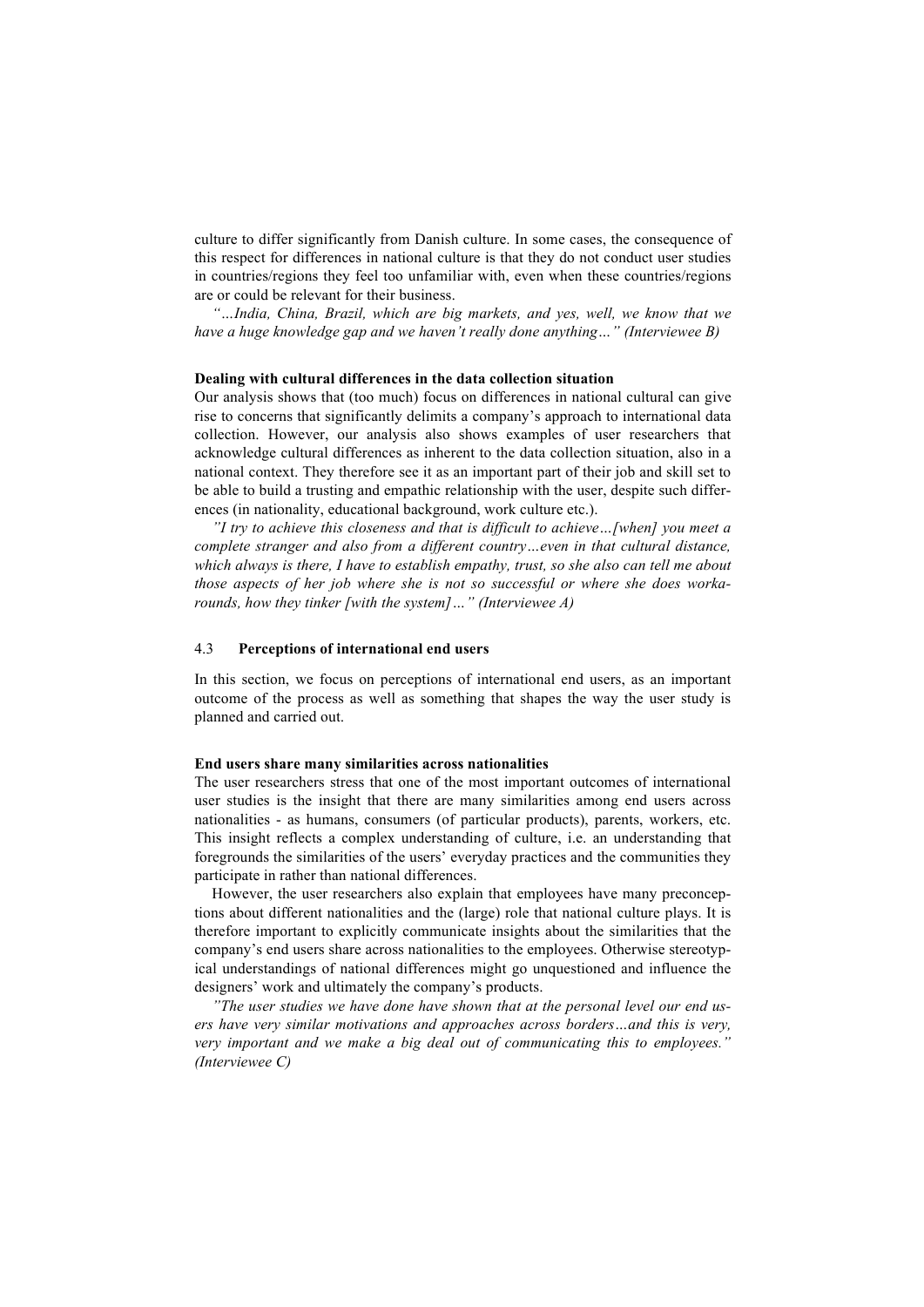*"…[this disability] effects end users in the same way no matter where they live in the world." (Interviewee N)*

#### **There are important differences in market conditions**

There are also important differences among end users. Interestingly, it is pointed out that the most important differences often do not stem from national culture as such, but instead from differences in the economy, legislation, education, and societal structures and structural developments in different countries and regions. *"…it has to do*  with how the economy is...[and the] legislation. Legislation promotes a particular *behavior in a particular country. And this is actually the two things [i.e. economy and legislation] that we have seen consequences of." (Interviewee C)* 

*"…the differences that we see when we talk about [our end users] are that there can be a difference in how much money they have and this has something to do with whether the country they live in gives refunds, or health insurance, or whether the state is paying the full amount, and things like that. There are many different [health care] models in the different countries. And that effects this very much." (Interviewee N)*

Knowledge about differences in national/regional market conditions cannot be obtained through user studies alone. Other types of internal data from databases, reports, social network, etc. as well as secondary sources about the socio-economic situation, societal structures and legal systems are also important in order to be able to distinguish between and understand the different types of users.

#### **Perceived differences in national culture are used to explain behavior**

In addition to the complex understanding of culture demonstrated above, the interview data contains many examples of how perceived differences in national culture are used to explain expected and experienced behavior when collecting data in other countries.

The interviewees explain that challenges might arise because the communication partners have different expectations and may place different emphasis on efficiency and/versus politeness.

*"I have just received an email from one of my colleagues who is trying to get [a user study] in Japan in place for me. He says that you just have to be aware that they are…traditionally speaking, they are not so willing to say what they really think…you have to be aware of that, especially if their opinion is negative, so I have to take that into account." (Interviewee F)*

*"We have experienced the classical thing, in Brazil [they] were expressive about it and in Asia much shorter replies. We have used the same type of test in both places, and in Brazil they were very expressive, the Japanese gave very short statements, the Chinese were very polite and the Germans made jokes that were kind of dirty, which was a little strange, but it was also in Berlin [laughs] so maybe it was that." (Interviewee M)* 

In the examples perceived differences in communication styles are associated with and explained by national culture. The consequence of this is that more general un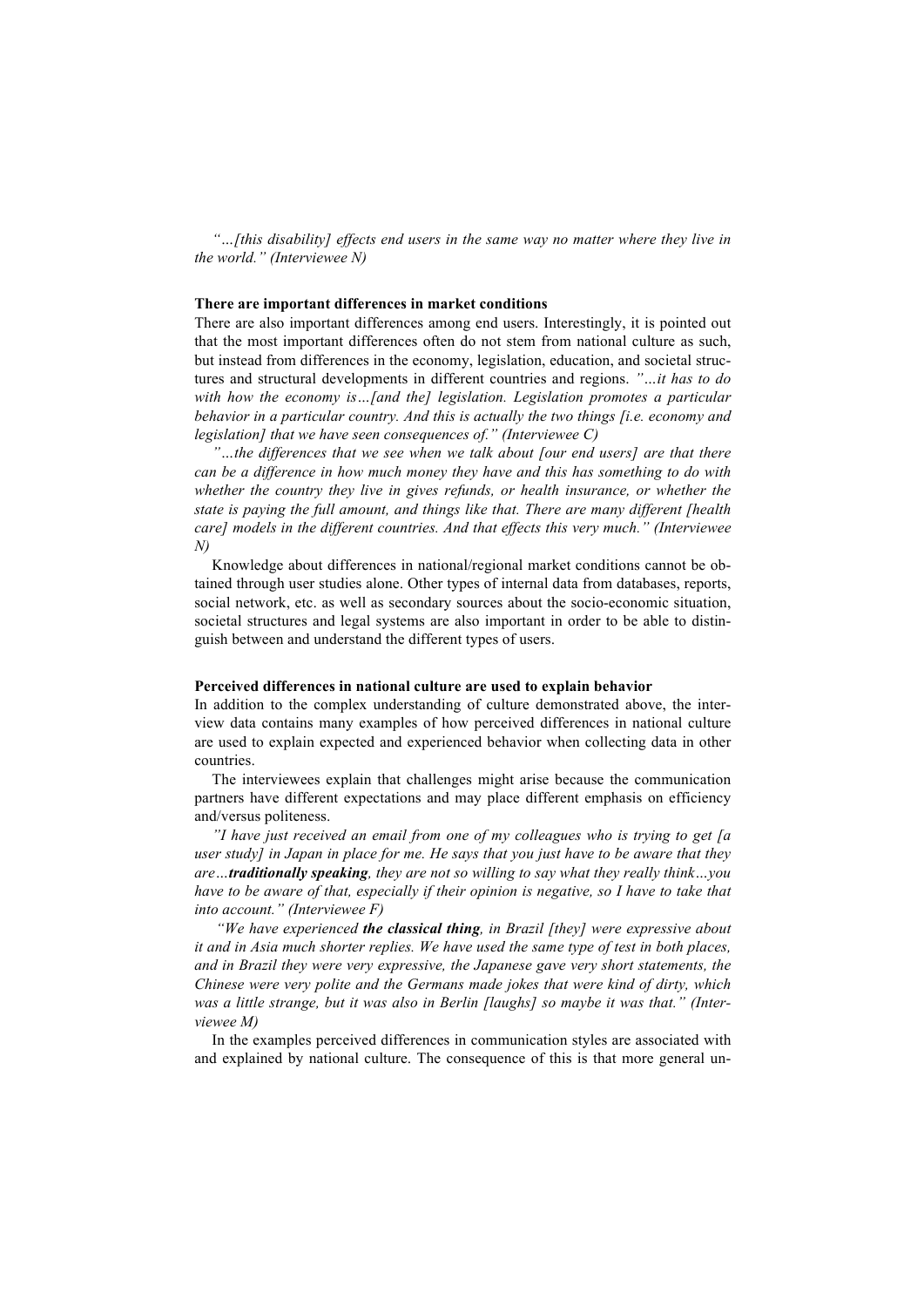derstandings based on one factor, namely national culture, are foregrounded, while the more complex aspects of culture and the uniqueness of the actual situations and the individual communication partners are played down. As can be seen from our highlights in the quotes the interviewees use words such as "traditionally speaking" and "the classical thing" to signal that they are aware of using general and somewhat stereotypical descriptions to explain the behavior of people from the countries in question.

National stereotypes develop over time as stories, examples, and jokes about the characteristics of people with a particular nationality are told and retold in the media, in literature, at social gatherings, etc. Moreover, they tend to cohere well with the experiences we have of interacting with people from these countries [12]. In this way, stereotypes come to influence the way we make sense of and talk about other nationalities. This can be problematic if stereotypical understandings gain too much explanatory power. Moreover, it can be problematic if stereotypes shape interpretations and decision-making in unreflective or unrecognized ways, e.g., when interacting with a person from a particular nationality or when making decisions about where and how to conduct international user studies.

#### **Linguistic simplifications create distance between people**

In addition to stereotypes, language can in subtle, and often unconscious ways, serve to create distinctions between "us" and "them". For example, when the interviewees say that *"those from Norway"* prefer this or that *"some lady from Mongolia"* has that type of education, a distance is created. This is because the choice of the seemingly insignificant words "those" and "some" refer to a generalized group or person different from oneself – and therefore by implication more difficult to understand and relate to.

Likewise, communication theory shows that we always position ourselves as either: superior, equal, or subordinate in relation to other people when we communicate [7]. This can be seen in the above examples, where the generalization to "those" and "some" positioned the interviewee as superior and the others as subordinate. Other examples include the interviewees' use of linguistic images to explain that even though their company has a very diverse user group much data collection is conducted with *"the white middle class"* and *"pale Europeans"*. Or to explain that the software their company produces is used by different groups, and therefore has to be designed in a way so that it can be used by both *"engineering types"* and *"a Russian cosmetologist"*. Such expressions are very powerful in communicating a point, because (positive and negative) stereotypes are used to create a vivid image. However, they also gloss over complex understandings and create distance (rather than empathy and identification) because of the use of general, value-laden categories.

Such linguistic images and simplifications cannot be avoided no matter how culturally competent one becomes. However, it is possible to become more aware of the language that one self and others use and to gain a better understanding of how linguistic structures create distance and cause people to take value-laden positions in relation to others.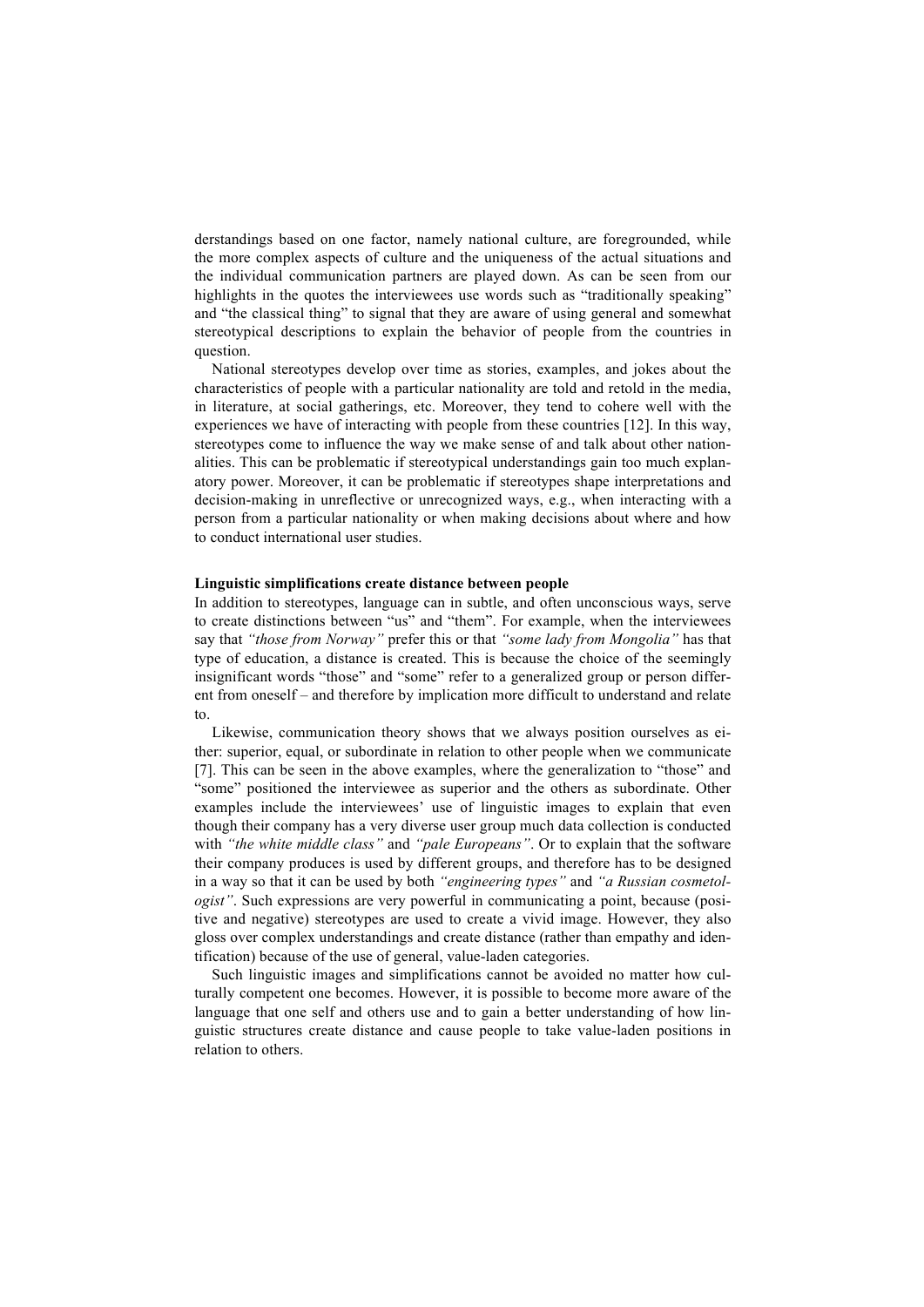This awareness of language is especially important when presenting the obtained user insights to the employees who have to use them for product design.

#### 4.4 **Presentation of the user insights**

The companies that have participated in this research project use three different types of methods for presenting the user insights that they obtain through international user studies, namely personas, segmentation, or profiles of actual users. It is clear from our interview data that different types of companies use the three methods for different reasons.

- Personas is used by companies that wish to capture and apply the user insights for a period of time and for several purposes, i.e. in design activities, development projects, marketing campaigns, etc.
- Segmentation is used in companies where the company culture enforces a focus on logical arguments and decisions based on quantitative data.
- Profiles of actual users (rather than personas) are used by design agencies. For the design agencies we have talked to, the priority is to identify design insights for a particular client project. The profiles and user insights are not meant to live on after the project is over and therefore in-depth analysis leading to personas is not economically feasible unless they constitute an outcome, which the client is interested in and willing to pay for.

In this section, we look first at how the companies work with international personas and subsequently we describe the use of the two other methods.

#### **Strategies for creating international personas**

The user researchers stress that the strength of the persona method is its ability to create recognition and empathic identification, but they disagree about how to achieve this in international personas. There are two different overall strategies for presenting international user insights as a set of personas:

- (1) To create personas according to nationality. When this strategy is used there is typically one persona per country/region covered by the user study (e.g., if the user study was conducted in Denmark, India and USA, there will be one Danish, one Indian, and one US persona). In other words, this strategy results in country specific persona descriptions.
- (2) To create personas according to other criteria, such as, e.g., differences in user preferences, profession, education level, level of involvement, learning styles, digital maturity, autonomy at the work place, etc. This is similar to the criteria that are used to create national personas. This results in general persona descriptions.

*"We have tried two different models. One is to have a persona that is very focused on how people in this job think and what kind of goals they have. It [the persona description] can be quite general…the other model we have tried is to map different personas to different regions." (Interviewee B)*.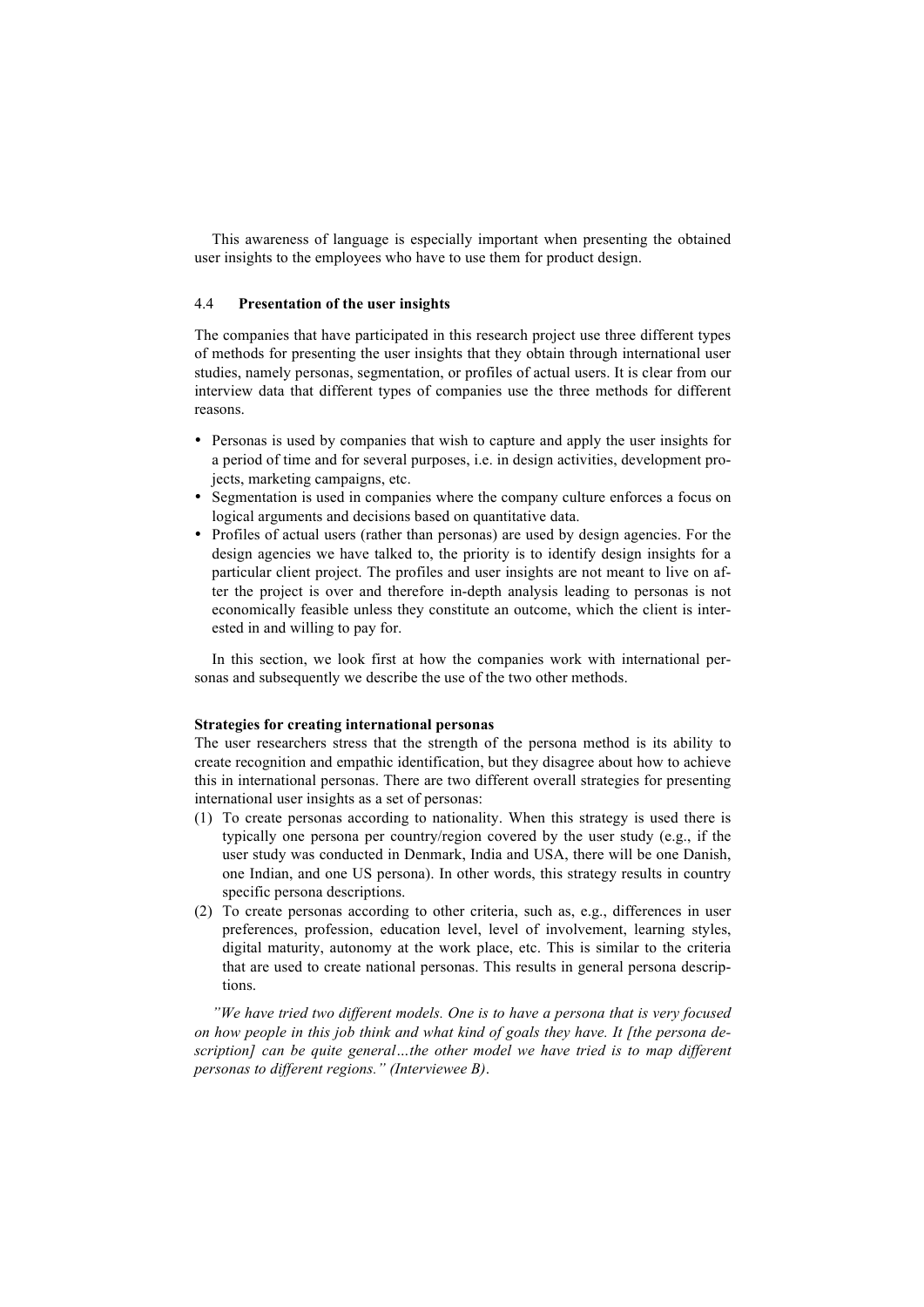However, some compensate for what the choice of main strategy leaves out by adding text fields that delineate:

- What would be different about the persona compared to the country specific description if s/he was living in different countries/regions
- What would be unique to the persona compared to the general persona description if s/he was living in a particular country/region

This indicates that neither strategy is entirely successful. In line with this, one of the interviewed user researchers states that he would prefer if people did not have to read about the differences between, e.g., Japan and Europe, in added text fields and that he is planning to experiment with other ways of presenting the information about cultural differences.

When it comes to the content of the persona descriptions, some user researchers prefer to use pictures or drawings that contain very little background that could place the persona in a specific context. Moreover, they avoid geographical references in the text and they give the personas as general names as possible. The argument for this is that employees around the world should be able to recognize and use the personas and therefore the focus should be on the persona as a person rather than a person in a specific place.

Other user researchers prefer to use pictures, names, titles, etc. which draw attention to and challenge the employees' stereotypical understandings of who the users are. The argument for this is to communicate the diversity of the users to the employees and therefore the focus is on the persona as a person who has both expected and unexpected features. One of the interviewees explain that she puts much effort into finding the right pictures for the personas and that she deliberately chooses pictures that challenge stereotypical understandings: *"Generally for personas in firms: the top manager is a woman, the creative leader is a dark man. That is how you try to challenge stereotypes." (Interviewee A).*

#### **The choice of strategy is not only based on data**

In general, the user researchers have strong opinions about which strategy they prefer. One of the interviewees for example states that *"I would rather not divide [personas] according to nationality." (Interviewee N)*.

There are also several examples of how the choice of strategy for creating personas is made based on other considerations than the differences that emerge during data analysis. In one example, political considerations led to the use of strategy one, i.e. one persona for each of the company's main markets (even though nationality was not reflected as a significant difference in the data).

In another example the client had requested personas specifically to be able to develop 'the Swedish market', 'the Norwegian market', etc. and it was therefore natural to use strategy one. In other words, the decision to create personas based on nationality was made early on in the project, due to the client's way of conceptualizing their users in terms of markets that could be developed.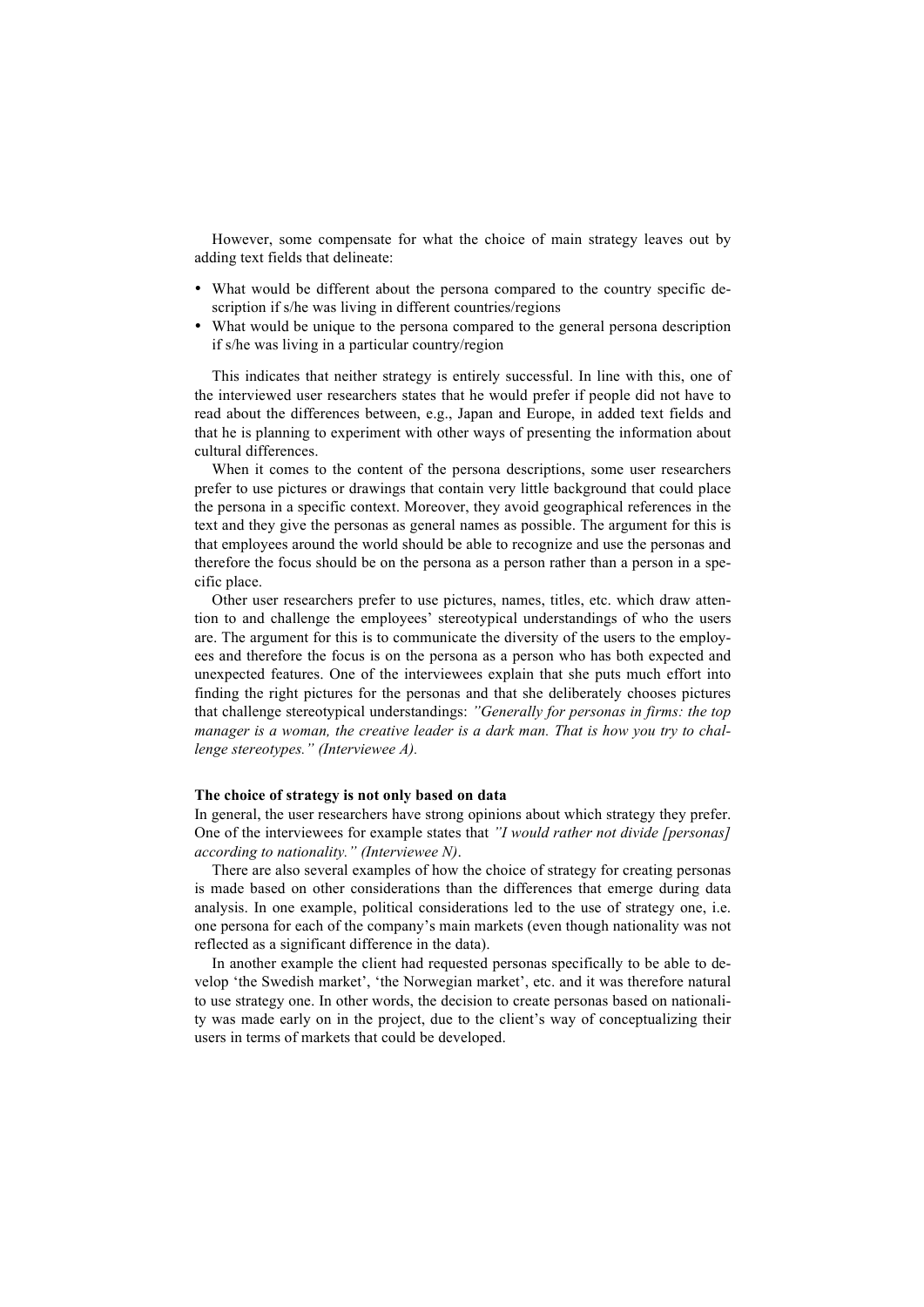#### **Profiles and segments**

Not all the companies we have talked to use personas. In the design agencies, for example, they do not use personas. Instead they create a profile of each user who has participated in the user study. The profile contains one or more pictures of the user and the home- or work context where the data collection took place as well as quotes and key insights. Thus, if the study covers 72 interviews, 72 user profiles are subsequently created – and in this particular example hung in a project room in order for the project team members to be continuously reminded of the users and whom they were designing for.

Another company currently uses segmentation as the method for gathering and presenting user insights. Some companies conduct and use quantitative segmentation surveys, among other things, for planning a qualitative user study that results in personas. Yet again, in other companies they use and need both personas and segmentation as: *"Personas are a strong tool to communicate user behavior and intentions, but many "number people" want to be able to use them to prioritize, so they want to know exactly how many "of those" there are in each country*." *(Interviewee N).* 

## **5 Conclusion**

In this paper, we have presented the results of an empirical investigation of how companies conduct international user studies. Key findings are as follows.

Companies do not collect data about end users in all the countries/regions they operate in. Instead, they focus on a few strategic markets. These can be new markets the company wants to develop, but more often it is relatively well-known markets where the company is already conducting much of its business. Our research also shows that for some geographical areas and countries the companies/user researchers have almost too much respect for the national culture, which in turn means that there are parts of the world where they do not conduct user studies, even though it would be highly relevant for the business.

International user studies tend to be large-scale studies that involve many human resources, including company employees as well as external agencies, translators, etc. from the countries where the studies take place. The studies typically cover 2-4 countries/regions and many end users in each country/region. It is not uncommon that more than 50 qualitative interviews are conducted (in total), among other things, to ensure validity.

The preferred data collection method is field studies. If possible, user researchers choose to go to the field themselves to gain rich insights and to control the data collection process.

The main insights that companies gain from international user studies are (1) that there are many similarities among end users across nationalities and (2) that it often is more important to focus on and take differences in market conditions (i.e. legislation, socio-economic situation, healthcare system, education, etc.) into account rather than national culture per se. This indicates that one of the important outcomes of international user studies is a complex understanding of the role of culture. However, we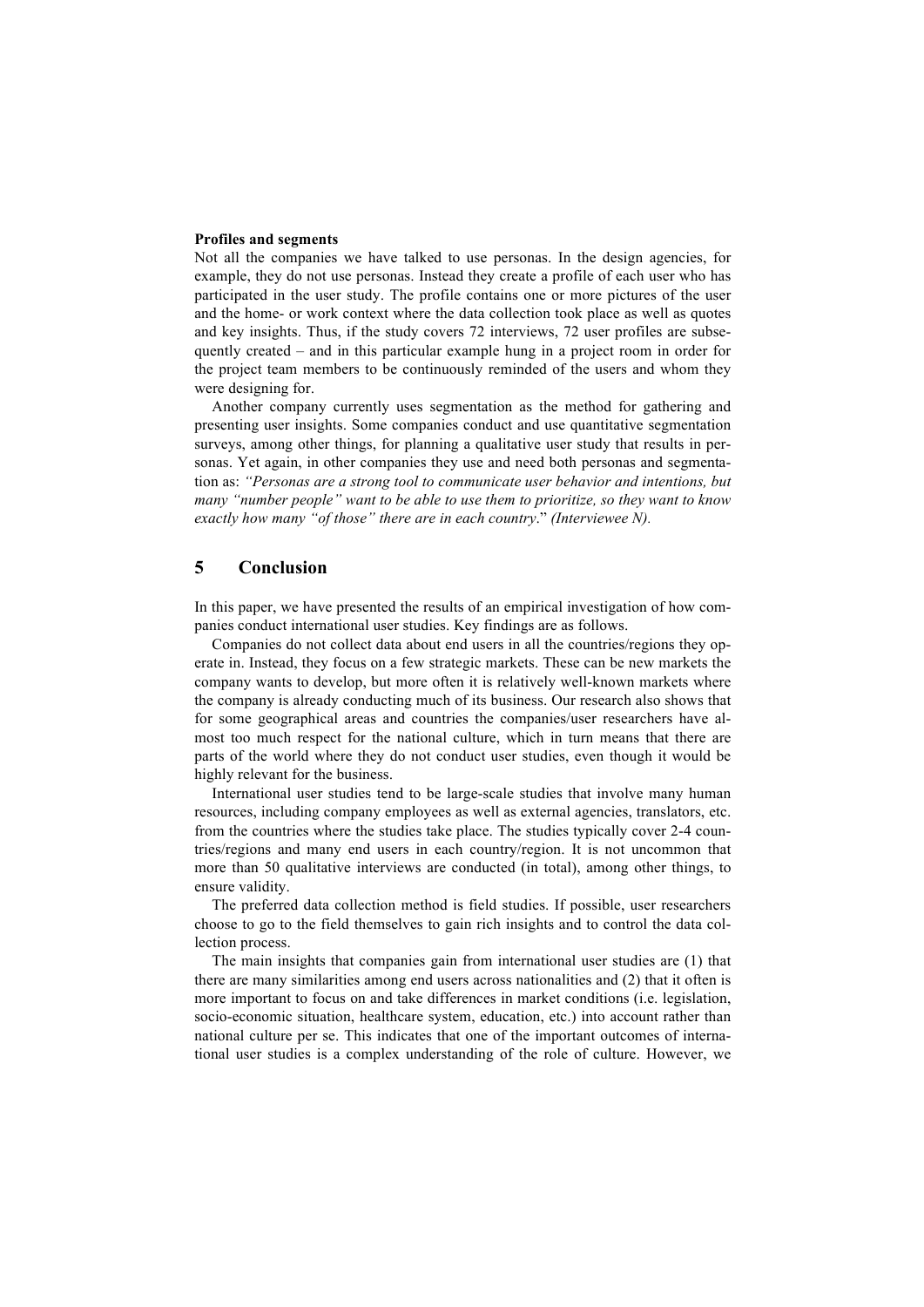also saw examples of stereotyping the users and of an "us versus them" attitude, even though the goal of the user studies is to gain a nuanced understanding of the users and to provide other employees with user insights that allow for recognition and empathic identification.

Companies are in the process of finding out how best to present the insights about international end users to the employees. Currently, two strategies are used, namely to distinguish among end users (1) according to nationality or (2) according to other criteria (e.g., user preferences, education level, and IT maturity). However, neither strategy is entirely successful, as it either foregrounds the differences between nationalities or downplays the unique aspects of the different countries/regions. Thus, so far, no best practice for incorporating both national differences and cross-cultural similarities into persona descriptions, segmentations, etc. has been established.

This study contributes to the HCI literature with empirical findings about how companies conduct international user studies and the specific practices and challenges hereof. In particular, we show that strategic considerations, perceived differences in national culture, and concerns about data quality play an important role in shaping and delimiting the approach that companies take to international user studies.

Our findings points to the need for more research that addresses how to plan and carry out user studies in countries that are perceived as culturally very different, how to ensure data quality and understand the notion of validity when conducting multicountry studies, and how to incorporate both national differences and cross-cultural similarities into persona descriptions, segmentations, etc.

**Acknowledgement.** This research is supported by InfinIT- Danish Network for Innovative Utilization of IT.

## **6 References**

- 1. Adler, N.J., Gundersen, A.: International Dimensions of Organizational Behavior. Mason, Ohio, Thomson South-Western. (2008)
- 2. Boztepe, S.: Toward a Framework of Product Development For Global Markets: a uservalue-based approach, Design Studies, 28, pp. 513-533 (2007)
- 3. Camara, S. B., Oyugi, C., Abdelnour-Nocera, J., Smith, A.: Augmenting Usability: Cultural Elicitation in HCI. In D. Katre et al. (Eds.): HWID 2009, pp. 46–56, IFIP AICT 316,  $(2010)$
- 4. Clemmensen, T. Röse, K: An Overview of a Decade of Journal Publications about Culture and Human-Computer Interaction (HCI). In D. Katre et al. (Eds.): HWID 2009, pp. 98-112 IFIP AICT 316, (2010).
- 5. Gabriel, Y.: Storytelling in organizations: Facts, fictions and fantasies. Oxford University Press, Oxford (2000)
- 6. Gertsen, M.C., Søderberg, A.M.: Intercultural Collaboration Stories: On narrative inquiry and analysis as tools for research in international business. In Journal of International Business Studies, Vol. 42, pp. 787-804 (2011)
- 7. Kvale, S.: InterView. Hans Reitzel (1997)